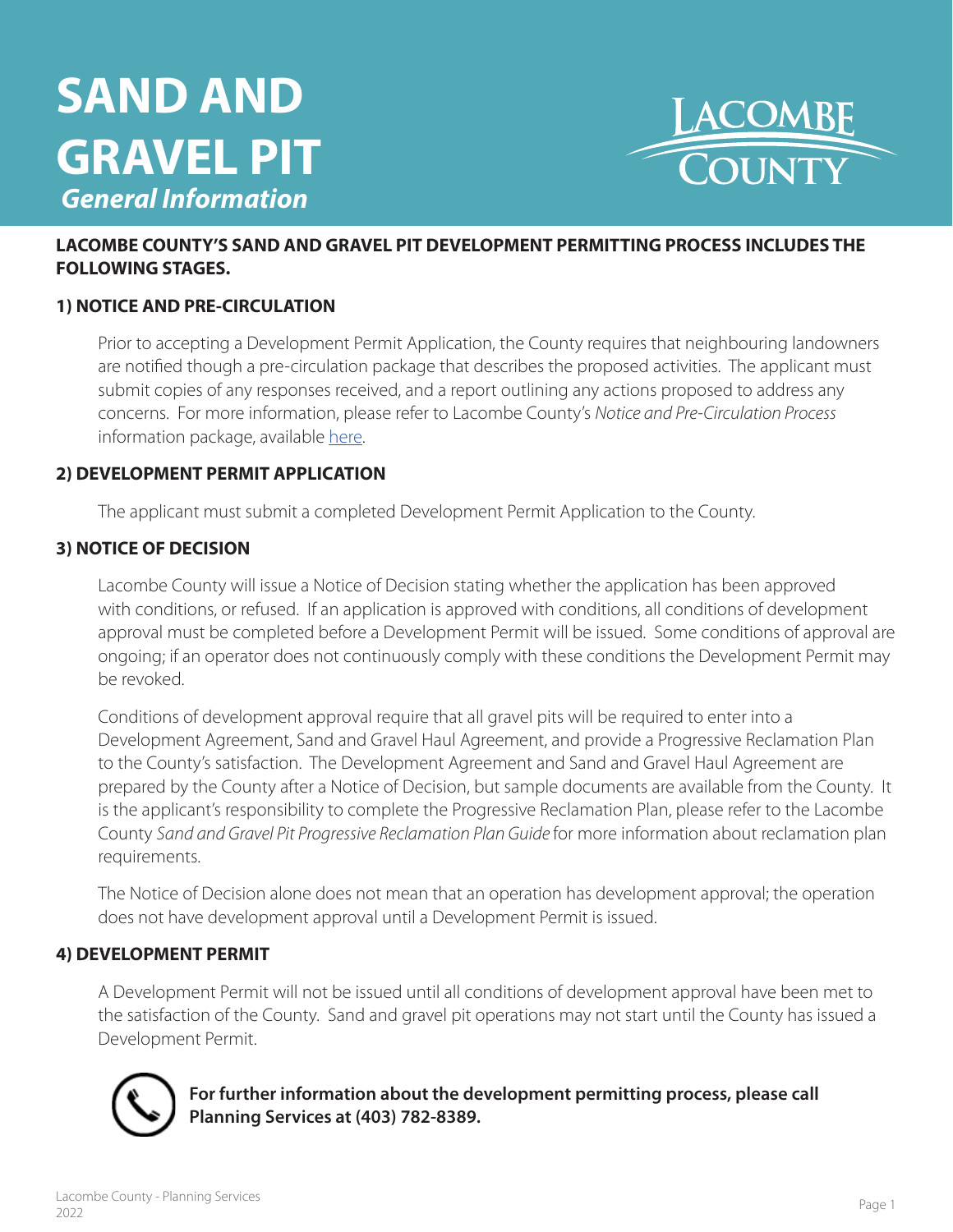## **SAND AND GRAVEL PIT**  *General Information*



**COMPLETE THE ATTACHED APPLICATION FORM** by printing clearly or filling out all of the required fields electronically. The application must be signed by the registered owner(s) of the land if different from the applicant. Please note that handsigned electronic signatures are accepted, but digital encrypted type signatures are not accepted.

**INCLUDE A SITE PLAN** drawn to scale showing:

- the legal description of the property;
- property boundaries (1/4 section lines or other parcel boundaries);
- area disturbed to date if previously excavated;
- area proposed to be disturbed under this development application;
- development and reclamation sequence of the operation (by year);
- total area to be disturbed in lifetime of pit;
- existing and proposed infrastructure and improvements, including but not limited to access roads, power lines and pipeline rights of way;
- all watercourses or bodies of water (including wetlands) and buildings in the vicinity of the operation;
- other significant topographic features of the site (e.g. valley breaks);
- existing drainage;
- existing vegetation (e.g. treed areas);
- any other features that will be affected by activities at the pit;
- location of existing and future topsoil, overburden and gravel stockpiles;
- location of existing and proposed processing facilities, such as crusher, washing sites and ponds, water diversion infrastructure, pit water discharge locations and groundwater discharge and recharge areas; and
- location of cross-sectional lines.

**CROSS-SECTIONAL DRAWINGS** must be provided, showing the existing land surface elevation, the proposed depth to which the site is to be excavated, and the level to which it is proposed to restore the disturbed area in relation to the adjacent land. The cross-sectional drawings must show the entire pit in at least two directions. The cross-sections should be at right angles to each other and be located in a manner that shows a reasonable representation of the excavation area and the adjacent land. The cross-sectional drawings must include slope. If known, please include: topsoil depth, subsoil depth, overburden depth, aggregate depth, depth to groundwater.

**A HAUL ROUTE MAP** must be provided, indicating the route(s) to be used by truck haul traffic.

**A SURROUNDING LAND USE MAP** must be provided showing land uses (e.g. houses, other buildings or developments, roads, oil/gas facilities, watercourses, etc.) within 1.6 kilometres (1 mile) of the proposed development.

**PROGRESSIVE RECLAMATION PLAN** All gravel pits, regardless of size, are required to submit a progressive reclamation plan to the satisfaction of the County. Please review the County's *Sand and Gravel Pit Progressive Reclamation Plan Guide* for specific requirements. The progressive reclamation plan may be submitted with the application, or following the County's issuance of a Notice of a Decision. Please note that a Development Permit will not be issued until a progressive reclamation plan has been submitted and approved by the County.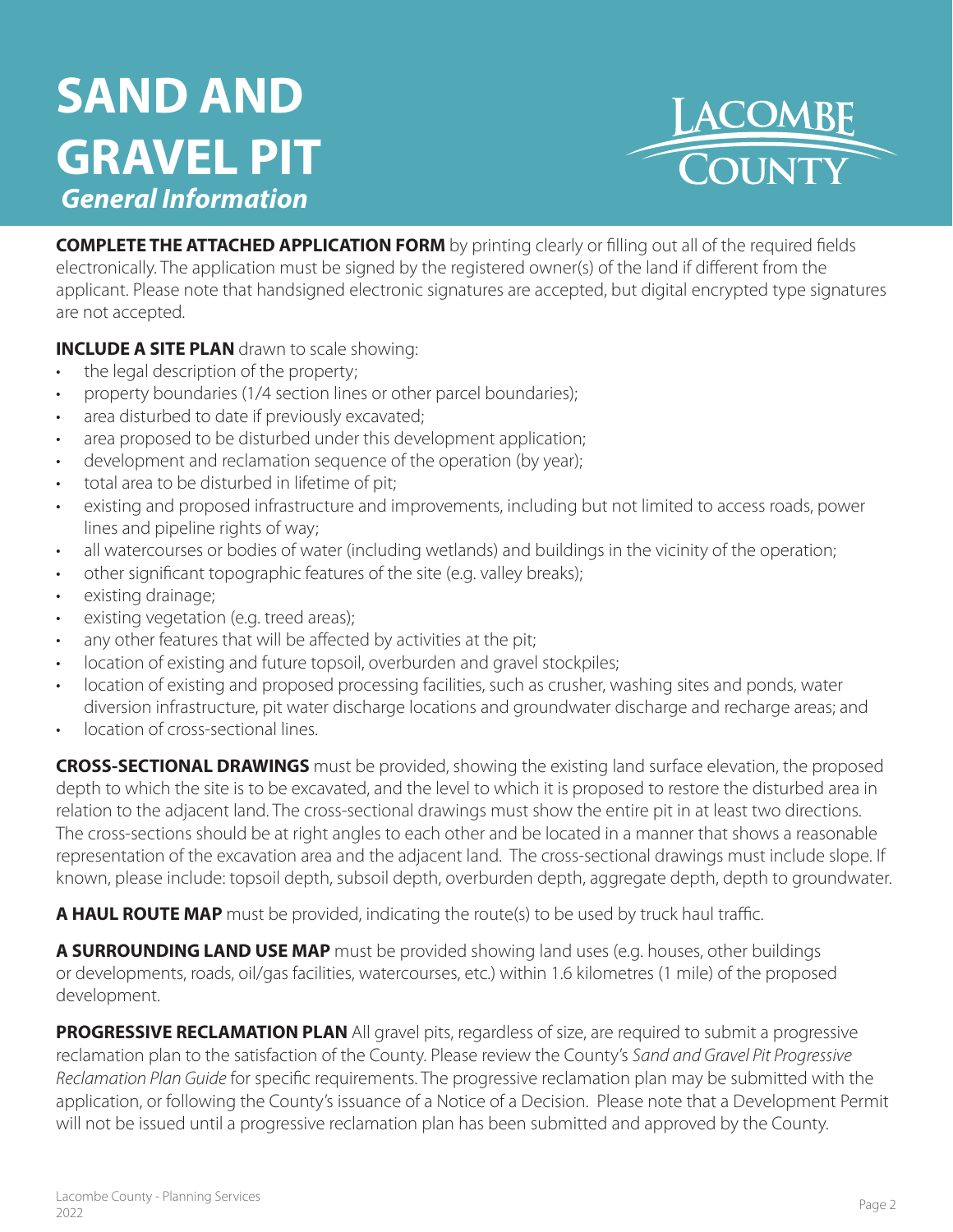**NEIGHBOURING LANDOWNER CONSULTATION REPORT** Every applicant is required to discuss their development plans with landowners, both surrounding the proposed development site and along the proposed haul route, before making an application to the County. This consultation is designed to resolve any concerns that the community might have with the proposed operation. A report outlining details of the consultation carried out, and the actions that the owner/operator intends to take to address any local concerns, shall be submitted to the County when the application is made. We would ask that you contact Planning Services to review what is required, or read the *Notice & Pre-Circulation Process* information guide available on the website.

The County will require details describing how the owner/operator plans to keep neighbours informed of its operations, and how it intends to deal with any issues or concerns they may have with the operations.

**A NON-REFUNDABLE PROCESSING FEE** must also be paid. The current fee is \$50+GST for neighbouring landowner circulation, and \$500 application fee, for a total of \$552.50 per sand or gravel application. **All fees are payable to Lacombe County via cheque, cash, debit, or credit card. Credit card payments are completed using OptionPay (a third party software provider) and are subject to additional surcharges.** 

**MORE INFORMATION** may be requested by the County to properly evaluate the application. An application will not be deemed complete until all required information is provided to the County. An incomplete application will not be accepted by the County.

**RETURN THE APPLICATION TO**



Lacombe County Attention: Planning Services RR 3 Lacombe AB T4L 2N3 [planning@lacombecounty.com](mailto:planning%40lacombecounty.com?subject=Development%20Application)

### **IMPORTANT NOTES**

No work may be commenced at the development site without a valid Development Permit from the County. Please note that the Notice of Decision issued by the County is not an authorization to start or continue operations. All conditions of development approval listed on the Notice of Decision must be completed before a Development Permit will be issued.

Approvals will normally be granted for a specified period of time, usually five years, at the end of which the owner/operator must apply for a new permit in order to continue the operation.

Activities at a pit shall be conducted in accordance with the approved application and approved progressive reclamation plan. A new application is required if there are any changes proposed to the operation, even if the current development approval has not yet expired.

The County will require the owner/operator to enter into a development and road haul agreement, addressing such matters as haul routes, road use impacts and other effects on the local community. A caveat respecting the agreements will be registered on the title to the property.

Please note that each company operating out of the pit will be required to enter into a separate Sand/Gravel Haul Agreement with the County.

You should be aware that, pursuant to Bylaw No. 1261/17, you will be required to pay a community aggregate levy payment as a contribution by the industry to the future construction and upgrading of roads impacted by sand and gravel hauling. This \$0.40 per tonne levy is imposed on all sand and gravel excavations operating in the municipality. You may also be required to provide additional security (letter of credit) to ensure the maintenance and repair, including dust control, of County roads during hauls.

Any decision made by the County on an application for a discretionary-use development or relaxation of one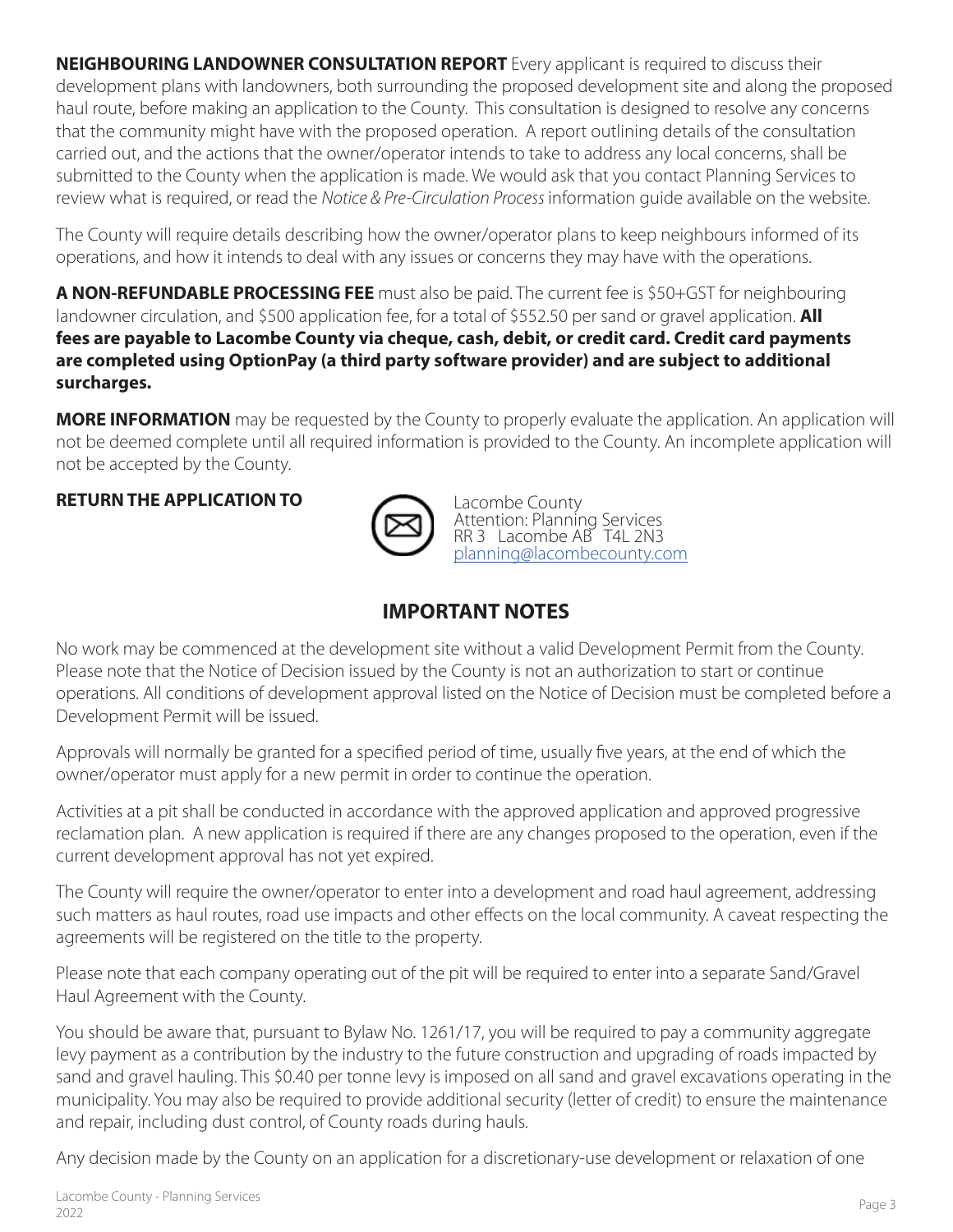or more provisions of the Land Use Bylaw will be subject to appeal. If an application is refused, or the applicant or other party is not satisfied with one or more conditions of approval, then an appeal can be made to the appropriate appeal board (Land and Property Rights Tribunal or the County's Subdivision and Development Appeal Board). The length of the appeal period is 21 days; if no appeals are received within this time period, the decision will be upheld by the County.

If an appeal if filed against a decision, the application will be referred to the appropriate appeal board. The appeal board will then hear the application on its own merit and make a decision to approve or refuse the application. Should an approval be given, and there are no outstanding conditions of approval required to be completed prior to issuance, a development permit will be issued.

Once the development is started, it is not to be abandoned or left for an extended period of time in what the County considers to be an unsightly or unsafe condition.

### **APPROVALS MAY BE REQUIRED FROM OTHER GOVERNMENT AGENCIES**

It is the responsibility of every owner/operator to find out what other permits or approvals may be required for the proposed operation.

Operators of sand and gravel pits that will disturb an area of 5 hectares (12.36 acres) or larger over the lifetime of the pit will be required to register their pits with Alberta Environment and Parks and follow the standards and requirements outlined in the provincial Code of Practice for Pits. Please note that the total disturbed area includes the pit, access roads, stockpiles and all processing facilities. Smaller operations will continue to be regulated by the Environmental Protection and Enhancement Act, in addition to all requirements of Lacombe County.

If the owner/operator intends to use or divert water as part of their operation, or proposes to modify or divert a drainage course or plan to leave a surface water body larger than 2,500 m3 in volume as an end land use, a water license will be required from Alberta Environment and Parks under the Water Act.

The owner/operator may require approval from Alberta Environment and Parks under the Public Lands Act if the proposed development area contains a permanent and naturally occurring body of water and/or where a river, stream, watercourse or lake may be impacted by the operation.

All approvals, authorizations and licenses issued under the Environmental Protection and Enhancement Act, Water Act or the Public Lands Act should not be taken to mean that federal requirements have been complied with. The owner/operator will need to contact Fisheries and Oceans Canada if the development affects fish habitat, and Transport Canada where navigable waters are involved.

A permit will be required from Alberta Transportation for any development that is proposed within 300 metres (984 feet) of a highway or within 800 metres (2625 feet) of an intersection of a highway with another public road.



**For further information about the development permitting process, please call Planning Services at (403) 782-8389.**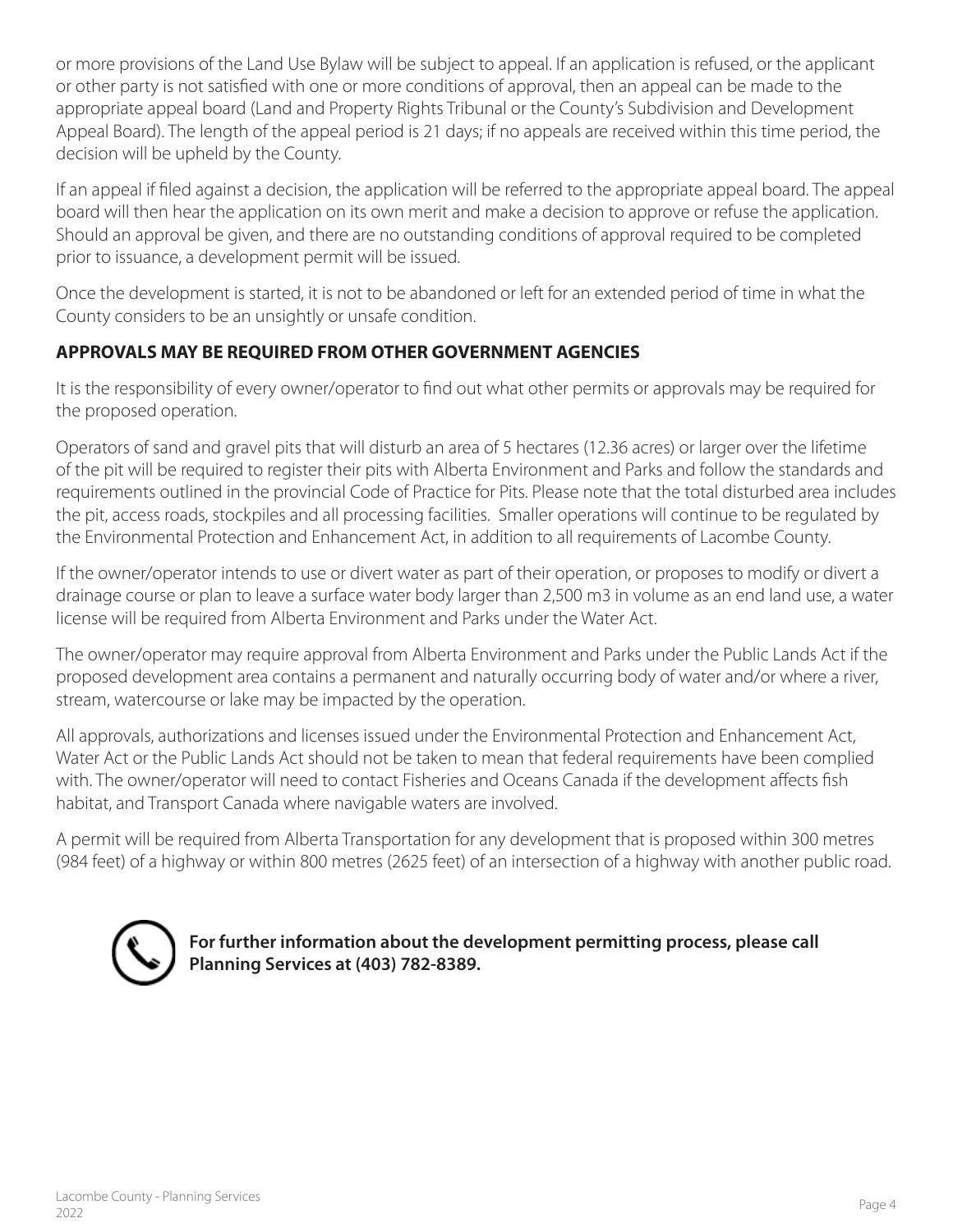# **SAND AND GRAVEL PIT**  *Checklist for Development Permit Application*



#### **ALL OF THE BELOW INFORMATION IS REQUIRED FOR A SAND OR GRAVEL PIT APPLICATION**

| <b>Completed Application Form:</b>                                                                                             |
|--------------------------------------------------------------------------------------------------------------------------------|
| applicant/landowner information                                                                                                |
| pit location                                                                                                                   |
| type of operation                                                                                                              |
| pit operation details                                                                                                          |
| haul information                                                                                                               |
| weed control                                                                                                                   |
| site reclamation                                                                                                               |
| surrounding land use map                                                                                                       |
| supporting documents                                                                                                           |
| signatures of applicant/landowner                                                                                              |
| Site Development Plan drawn to scale showing:                                                                                  |
| legal description of the property                                                                                              |
| property boundaries (1/4 section lines or other parcel boundaries)                                                             |
| area disturbed to date if previously excavated                                                                                 |
| area proposed to be disturbed under this development application (Note: this is your proposed 'active area')                   |
| development sequence of the operation (by year)                                                                                |
| total area to be disturbed in lifetime of pit                                                                                  |
| existing infrastructure and improvements, including but not limited to access roads, power lines and<br>pipeline rights of way |
| all watercourses or bodies of water (including wetlands) and buildings in the vicinity of the operation                        |
| other significant topographic features of the site (e.g. valley breaks)                                                        |
| existing drainage                                                                                                              |
| existing vegetation (e.g. treed areas)                                                                                         |
| any other features that will be affected by activities at the pit                                                              |
| location of existing and future topsoil, overburden, and gravel stockpiles                                                     |
| location of all processing facilities, such as crusher, washing sites and ponds                                                |
| location of cross-sectional lines                                                                                              |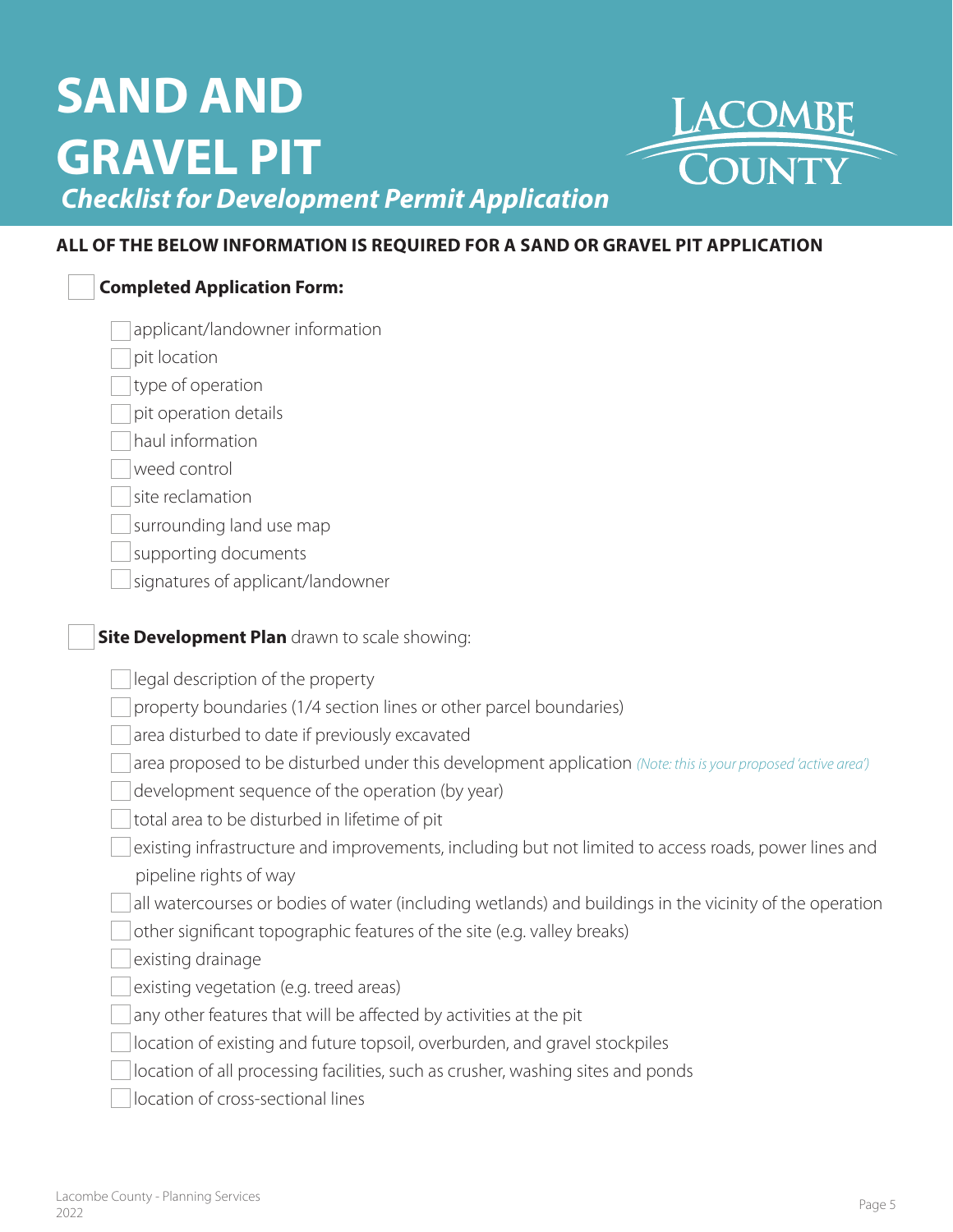| <b>Cross sectional drawings showing:</b>                                                                                                                                                                                                                                                                                                                                                                                                |
|-----------------------------------------------------------------------------------------------------------------------------------------------------------------------------------------------------------------------------------------------------------------------------------------------------------------------------------------------------------------------------------------------------------------------------------------|
| original land surface elevation, the proposed depth to which the site is to be excavated, the level to<br>which it is proposed to restore the disturbed area in relation to the adjacent land, and slope<br>cross-sections that show the entire pit in at least two directions, and are at right angles to each other<br>and located in a manner that shows a reasonable representation of the excavation area and the<br>adjacent land |
| Haul Route Map: indicating the route(s) to be used by truck haul traffic.                                                                                                                                                                                                                                                                                                                                                               |
| <b>Surrounding Land Use Map:</b> showing land uses (e.g. houses, other buildings or developments, roads, oil/<br>gas facilities, watercourses, etc.) within 1.6 kilometres (1 mile) of the proposed development.                                                                                                                                                                                                                        |
| <b>Reclamation Plan:</b> a progressive reclamation plan, as per the County's Sand and Gravel Pit Progressive<br>Reclamation Plan Guide, may be submitted with application, or will be a condition of development<br>approval that must be completed before issuance of Development Permit                                                                                                                                               |
| <b>Landowner Consultation:</b>                                                                                                                                                                                                                                                                                                                                                                                                          |
| report outlining details of the landowner consultation and the actions that the owner/operator<br>intends to take to address any local concerns<br>Communication Plan (document describing how the owner/operator plans to keep neighbours<br>informed of its operations and manage any issues/concerns)                                                                                                                                |

**Application Fee**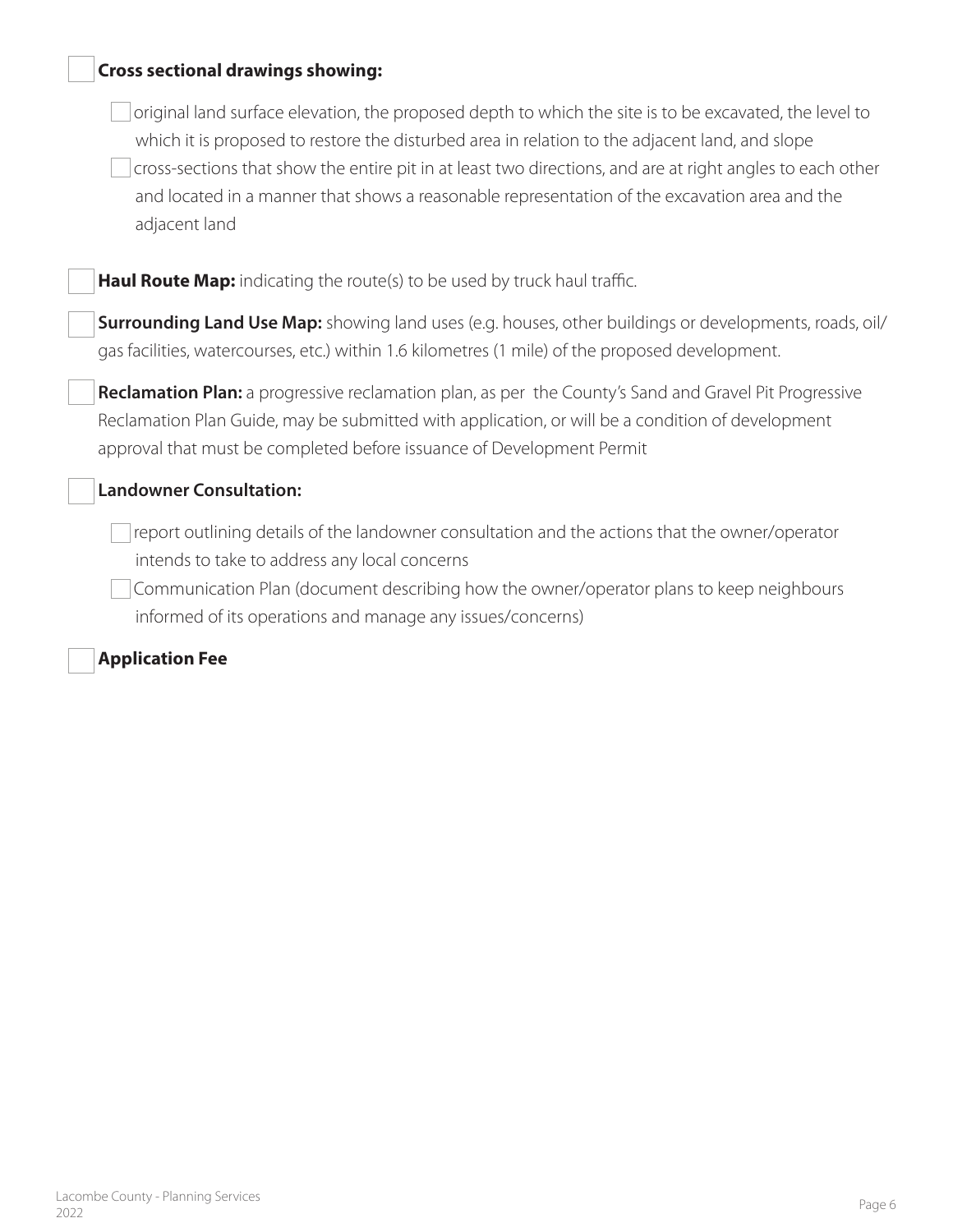# **SAND AND GRAVEL PIT** *Application Form for Development Permit*



#### **THIS FORM IS TO BE COMPLETED & SIGNED IN FULL, WHEREVER APPLICABLE, BY ALL REGISTERED OWNER(S) OF THE LAND AND/OR BY A PERSON AUTHORIZED TO ACT ON BEHALF OF THE LANDOWNER(S)**

#### **1 LANDOWNER INFORMATION**

| Name of registered owner(s) of land                                                               |          |            |             |
|---------------------------------------------------------------------------------------------------|----------|------------|-------------|
| <b>Address</b>                                                                                    |          |            |             |
| Town                                                                                              | Province |            | Postal Code |
| Home Phone                                                                                        |          | Cell Phone |             |
| Email                                                                                             |          |            |             |
| would like to pick-up my Notice of Decision and Development Permit, rather than having it mailed. |          |            |             |

I would also like an emailed copy of my Notice of Decision and Development Permit.

#### **2 APPLICANT AUTHORIZED TO ACT ON BEHALF OF REGISTERED LANDOWNER(S)** *(IF APPLICABLE)*

| Name of applicant(s) |          |            |             |
|----------------------|----------|------------|-------------|
| <b>Address</b>       |          |            |             |
| Town                 | Province |            | Postal Code |
| Home Phone           |          | Cell Phone |             |
| Email                |          |            |             |
|                      |          |            |             |

#### **3 LEGAL LAND DESCRIPTION OF PROPERTY TO BE DEVELOPED**

| Part of<br>All<br><b>OR</b>   | Quarter (ie. NE/NW/SE/SW) Section | Township          | Range | West of the | Meridian |
|-------------------------------|-----------------------------------|-------------------|-------|-------------|----------|
| OR Being all parts of Lot     | <b>Block</b>                      |                   | Plan  |             |          |
| Civic Address (Blue 911 Sign) |                                   | Total Parcel Size |       |             |          |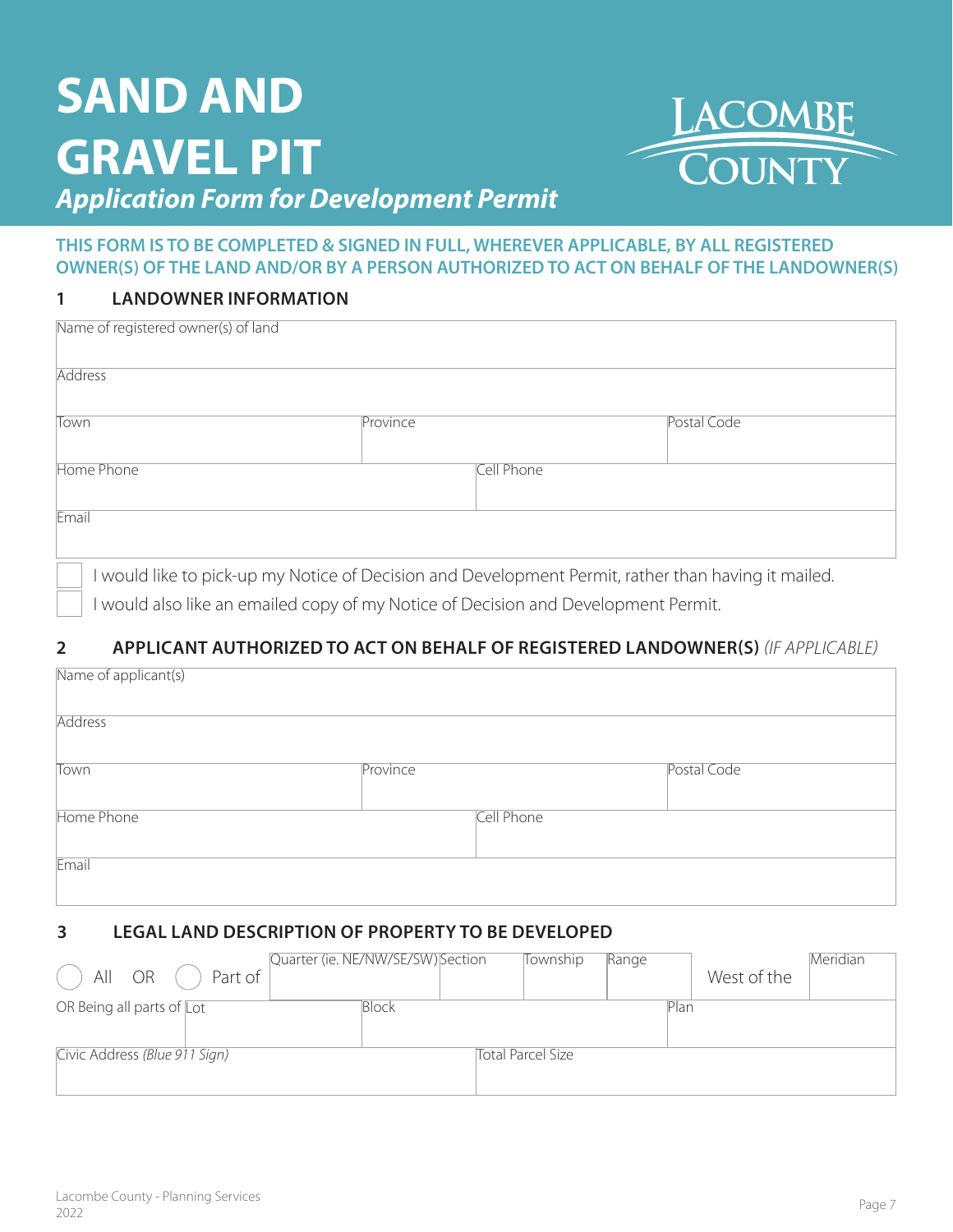#### **4 DEVELOPMENT INFORMATION**

Existing use of land

| Describe the proposed development                                                                                         |
|---------------------------------------------------------------------------------------------------------------------------|
|                                                                                                                           |
| This is a new sand/gravel pit OR<br>This is an existing sand/gravel pit<br>$\begin{pmatrix} 1 & 1 \\ 1 & 1 \end{pmatrix}$ |
| Describe the proposed land use after reclamation, including the size of any end pit waterbodies                           |
|                                                                                                                           |
|                                                                                                                           |

| -5 | <b>TYPE OF OPERATION</b> |                        |                         |
|----|--------------------------|------------------------|-------------------------|
|    | Dry Pit Excavation       | Crushing and Screening | Sand and Gravel Washing |
|    | Wet Pit Excavation       | Asphalt Plant          | Pit Dewatering          |
|    | Other (please specify)   |                        |                         |

### **6 PIT OPERATION DETAILS**

| Aggregate type                                                                                               | Expected lifetime of the deposit                   |
|--------------------------------------------------------------------------------------------------------------|----------------------------------------------------|
| Estimated volume of material to be removed from the site (tonnes)                                            |                                                    |
| Area disturbed to date if previously excavated                                                               |                                                    |
| Area proposed to be disturbed under this development application (Note: this is your proposed 'active area') |                                                    |
| Total area to be disturbed in lifetime of pit (including stockpiles, infrastructure etc.)                    |                                                    |
| Average depth of excavation                                                                                  | Depth to groundwater in any test holes             |
| Topsoil (Average thickness, prior to excavation)                                                             | Subsoil (Average thickness, prior to excavation)   |
| Overburden (Average thickness, prior to excavation)                                                          | Aggregate (Average thickness, prior to excavation) |
| Describe the equipment that will be used for the excavation of the materials:                                |                                                    |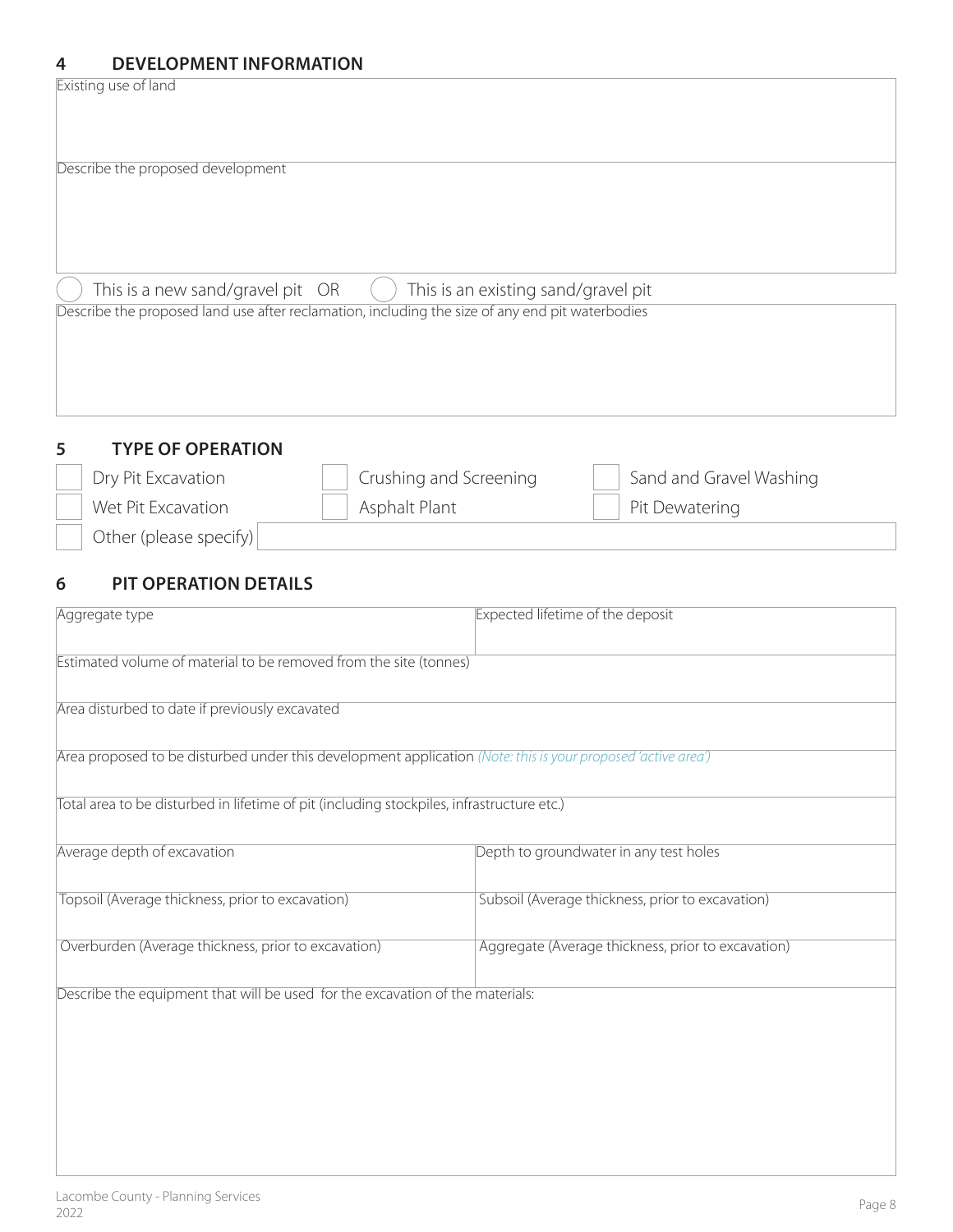Describe the days and hours of operation, including times when crushing and screening will occur:

#### **7 HAUL INFORMATION AND ROAD MAINTENANCE DETAILS**

Describe the days and hours of gravel hauling:

Indicate the route(s) to be used by truck haul traffic:

Amount of traffic likely to be generated by the operation:

Describe the measures that will be taken to minimize the dust generated by truck haul traffic, including the location(s), type and frequency of dust treatment:

Provide details of the type of road maintenance activities that will be performed by the company during and after a haul: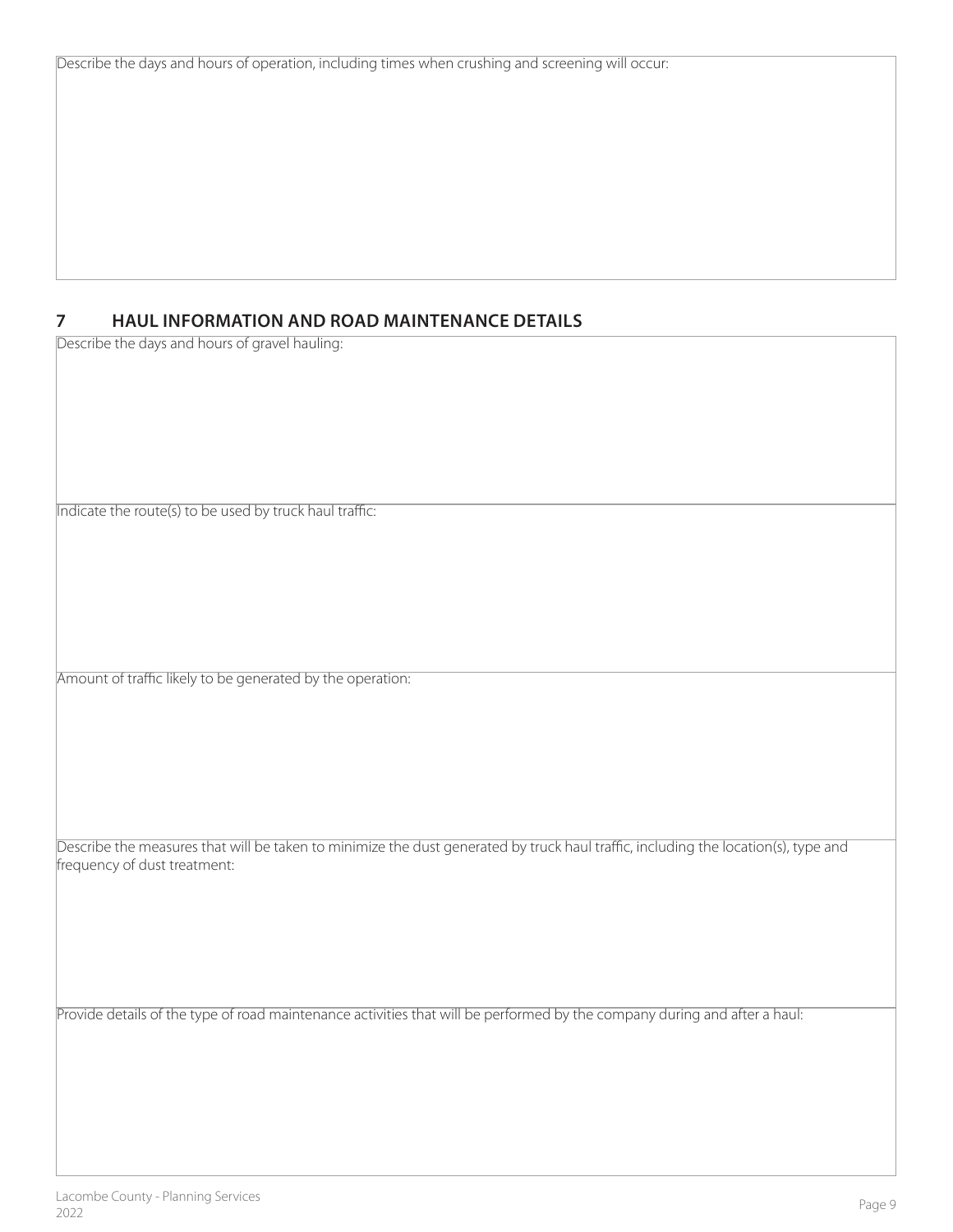#### **8 MITIGATIVE MEASURES**

Describe the methods proposed to minimize wind and water erosion, and the movement of dust from the pit:

| Describe any planned or current involvement in any local or regional air monitoring initiatives, including the name of the initiative and<br>form of participation:                                                                                                                                     |
|---------------------------------------------------------------------------------------------------------------------------------------------------------------------------------------------------------------------------------------------------------------------------------------------------------|
|                                                                                                                                                                                                                                                                                                         |
|                                                                                                                                                                                                                                                                                                         |
| If aggregate washing is to occur, describe the proposed settling ponds and pit water collection system:                                                                                                                                                                                                 |
|                                                                                                                                                                                                                                                                                                         |
|                                                                                                                                                                                                                                                                                                         |
|                                                                                                                                                                                                                                                                                                         |
|                                                                                                                                                                                                                                                                                                         |
| If wet pit excavation is to occur, describe the proposed pit dewatering system (site drainage, sumps, bailing etc.):<br>Please note that water from aggregate washing or pit dewatering may not be released unless it meets the release requirements in the Code of<br>Practice for Pits (Section 4.2). |
|                                                                                                                                                                                                                                                                                                         |
|                                                                                                                                                                                                                                                                                                         |
|                                                                                                                                                                                                                                                                                                         |
| Describe the measures to be taken to minimize any adverse impact on neighbouring residents and land uses:                                                                                                                                                                                               |
|                                                                                                                                                                                                                                                                                                         |
|                                                                                                                                                                                                                                                                                                         |
|                                                                                                                                                                                                                                                                                                         |
| Describe the proposed weed control measures to be utilized:                                                                                                                                                                                                                                             |
|                                                                                                                                                                                                                                                                                                         |
|                                                                                                                                                                                                                                                                                                         |
|                                                                                                                                                                                                                                                                                                         |

#### **9 SUPPORTING DOCUMENTS ATTACHED** *(IF APPLICABLE)*

| Site Development Plan           |
|---------------------------------|
| Surrounding Land Use Map        |
| <b>Cross Sectional Drawings</b> |
| Haul Route Map                  |

Other (please specify)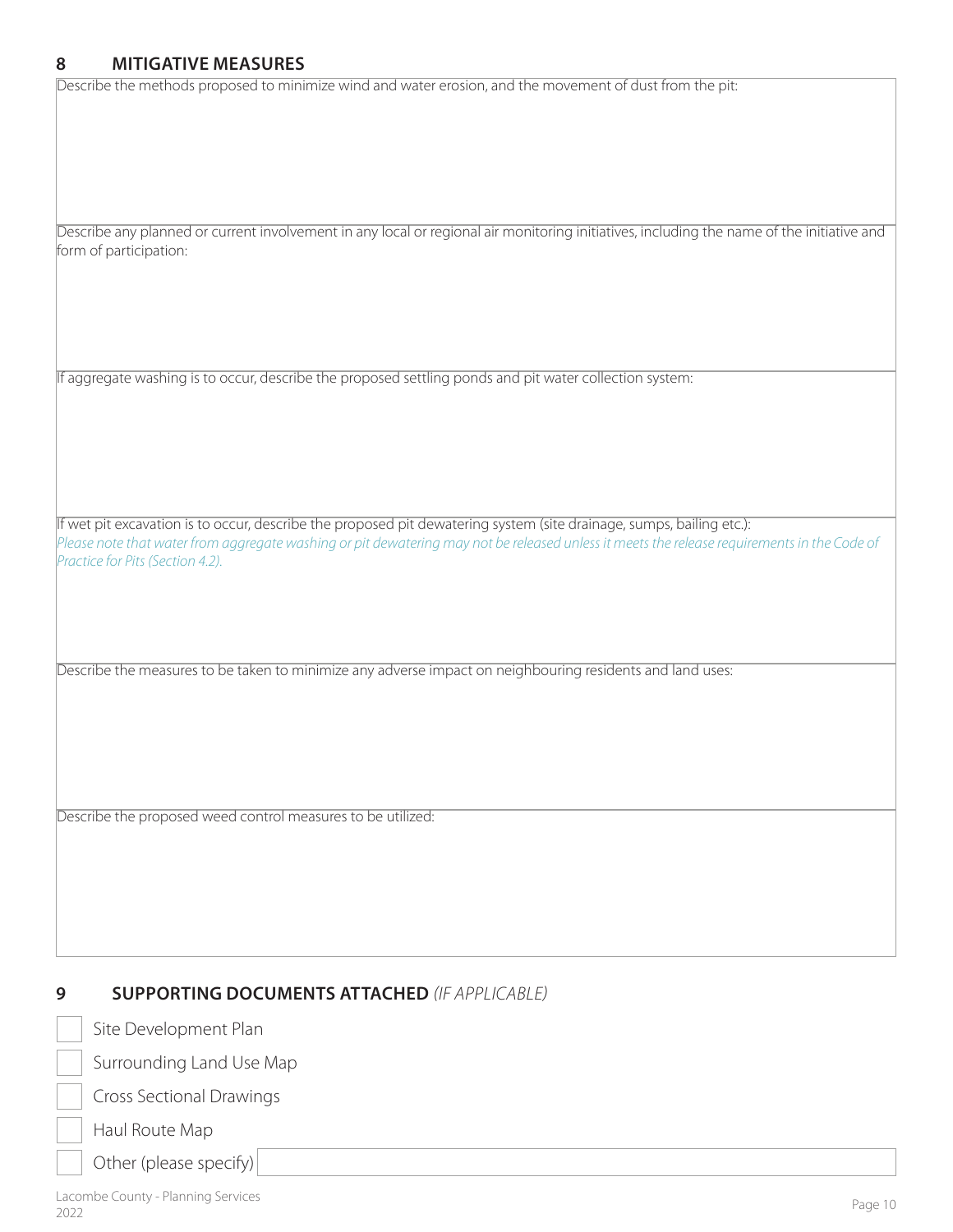### **10 OTHER APPROVALS**

Is the proposed development the subject of a licence, permit, approval, or other authorization granted by the Natural Resources Conservation Board, Energy Resources Conservation Board, Alberta Energy Regulator, Alberta Energy and Utilities Board or Alberta Utilities Commission?

If "yes", please describe

Is the proposed development the subject of the application is the subject of a licence, permit, approval, or other authorization granted by the Minister of Environment or granted under any Act the Minister is responsible for under s.16 of the Government Organization Act\*?

If "yes" , please describe

*\*The Minister is responsible for the following Acts: Alberta Land Stewardship Act, Environmental Protection Act, Public Lands Act, Surveys Act, Water Act.* 

#### **11 DECLARATION**

- I/We declare that the information given on this form and accompanying plan(s) and other documents are to the best of our/my knowledge a true statement of facts concerning the proposed development.
- I/We also give my/our consent to allow a person appointed by the County the right to enter upon the said property with respect to this application only.
- I/We hereby consent to the public release and disclosure of all information contained within this application and supporting documentation as part of the development process.
- I/We hereby authorize the Applicant(s) named in this application to act as Agent(s) on my/our behalf in the matter of development of the above-referenced lands.

| Registered Landowner Signature                                   | Date |
|------------------------------------------------------------------|------|
| Registered Landowner Signature                                   | Date |
| Applicant Signature (If Different than the Registered Landowner) | Date |
| Applicant Signature (If Different than the Registered Landowner) | Date |

*Please note that all information that you provide will be treated as public information in the course of Lacombe County's consideration of this development application pursuant to the Municipal Government Act, R.S.A. 2000 Chapter M-26 and the County's Land Use Bylaw. By signing this application, you consent to the public release of any information provided by you pursuant to this development. Information you provide will only be used for purposes related to the evaluation and consideration of this development application. If you have questions about this, please contact the FOIP Coordinator, Lacombe County, RR 3, Lacombe AB T4L 2N3 (403) 782-6601..*



YES ( ) NO